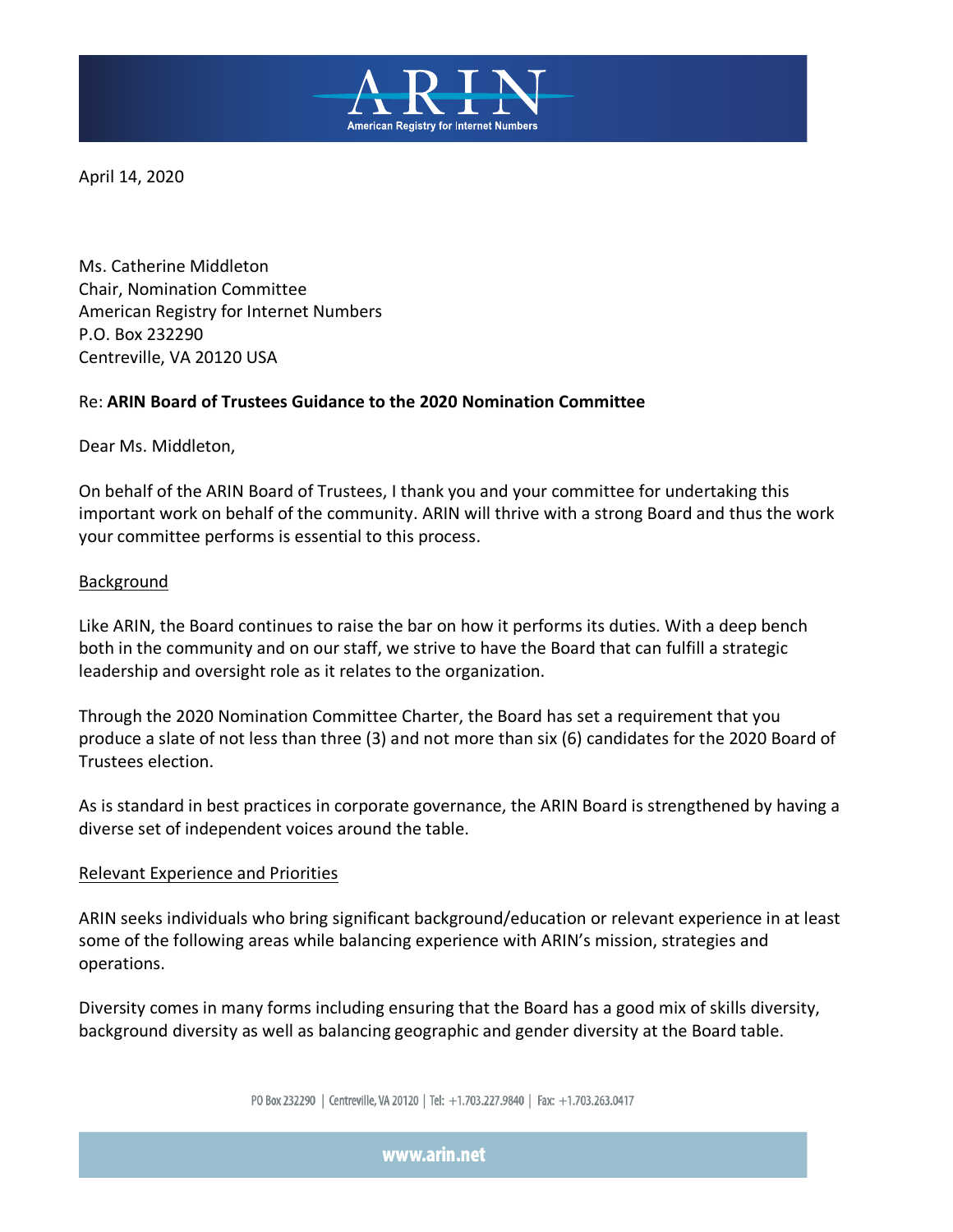Drawn from our "Expected Qualifications and Responsibilities" document, the NomCom should consider the following qualities the Board seeks:

# Background – Strongly Recommended:

- Relevant board experience, to include an understanding of and experience with board governance in the not-for-profit and/or for-profit sectors
- Solid understanding of the duties and responsibilities of Trustees
- Solid understanding of ARIN's Mission and role in the network operator and Internet governance ecosystem
- Experience with strategic planning for an organization with ARIN's scope and size
- Diversity of experience that reflects key demographic and geographic perspectives of the community

# Background – Recommended:

- Experience in related industry sectors, e.g. Internet or telecommunications
- Strong finance, accounting and audit skills including those with professional qualifications in these areas
- Investment management and performance oversight experience
- Experience with and understanding of the Board's oversight role with respect to risk management
- Experience and understanding of the areas of law related to ARIN's business
- Understanding of the industry and Internet Governance eco-system ARIN operates in
- Understanding of the major technologies which ARIN deploys and/or has oversight with

## Skills:

- Ability to listen and be open to others' perspectives
- Ability to ask pertinent questions to help foster mutual understanding
- Ability to synthesize and build consensus
- Ability to articulate a point of view with objective reasoning
- Demonstrated leadership experience

The Board, as currently constituted, possesses among its members a good balance of the backgrounds and skills considered critical to its optimal functioning. The committee will need to consider gaps that may be created by the departure of Board member(s) whose term are expiring. In addition, both balancing orderly succession and institutional memory of Board membership with the need for renewal and rejuvenation of its membership is considered important to ensure a consistently high performing Board.

Upon request the Board is happy to provide a self-assessment of current skills possessed and identified gaps and/or a Board view of Board Member performance. Depending on the request, the data may need to be generated, therefore we ask it to be requested as soon as possible.

ARIN is a non-profit organization with an annual budget of approximately \$23 million USD and a staff count of over 80 individuals. As such, ARIN should not be considered an entry level board. We